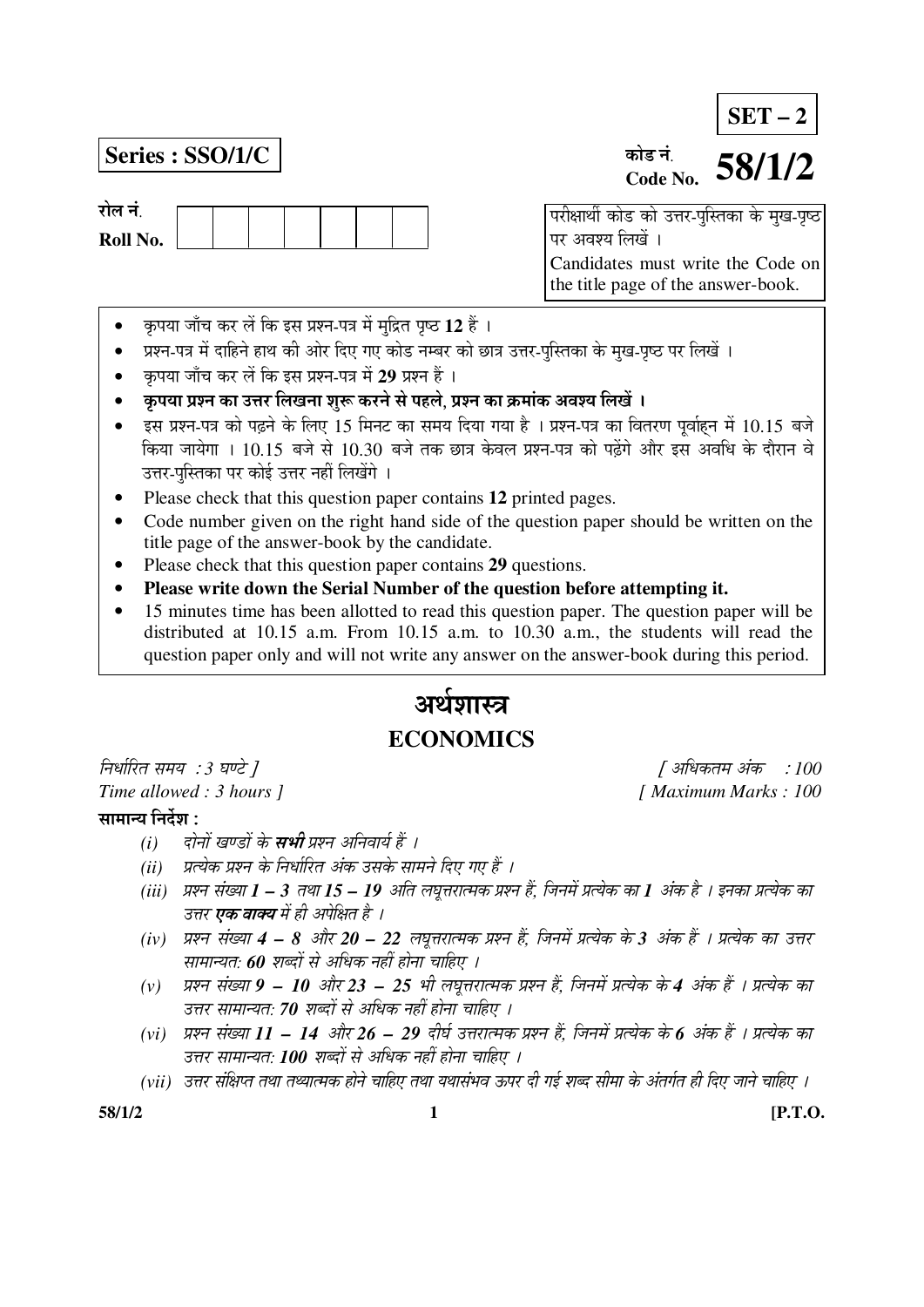#### **General Instructions :**

- *(i) All questions in both the sections are compulsory.*
- *(ii) Marks for questions are indicated against each question.*
- *(iii) Questions No.1-3 and 15-19 are very short-answer questions carrying 1 mark each. They are required to be answered in one sentence each.*
- *(iv) Questions No. 4-8 and 20-22 are short-answer questions carrying 3 marks each. Answers to them should normally not exceed 60 words each.*
- *(v) Questions No. 9-10 and 23-25 are also short-answer questions carrying 4 marks each. Answers to them should normally not exceed 70 words each.*
- *(vi) Questions No. 11-14 and 26-29 are long-answer questions carrying 6 marks each. Answers to them should normally not exceed 100 words each.*
- *(vii) Answers should be brief and to the point and the above word limits should be adhered to as far as possible.*

#### खण्ड – अ

#### **Section – A**

- 1. कोई एक आर्थिक उपाय सुझाइए जिसके द्वारा सरकार 'खादी' के उपभोग को प्रोत्साहित कर सकती है । 1 Suggest any one economic measure by which the government can promote consumption of 'Khadi'.
- $2.$   $\overline{v}$ क वस्त की माँग वक्र  $DD'$  से खिसक कर  $dd'$  हो जाती है ।  $\overline{v}$



इसका कारण : (सही विकल्प चुनिए)

- (a) वस्तु की कीमत कम होना हो सकता है)।
- (b) वस्त की कीमत बढना हो सकता है)।
- (c) जिंगिस्थापन वस्तु की कीमत बढ़ना हो सकता है)।
- $(d)$  पुरक वस्तु की कीमत बढ़ना हो सकता है।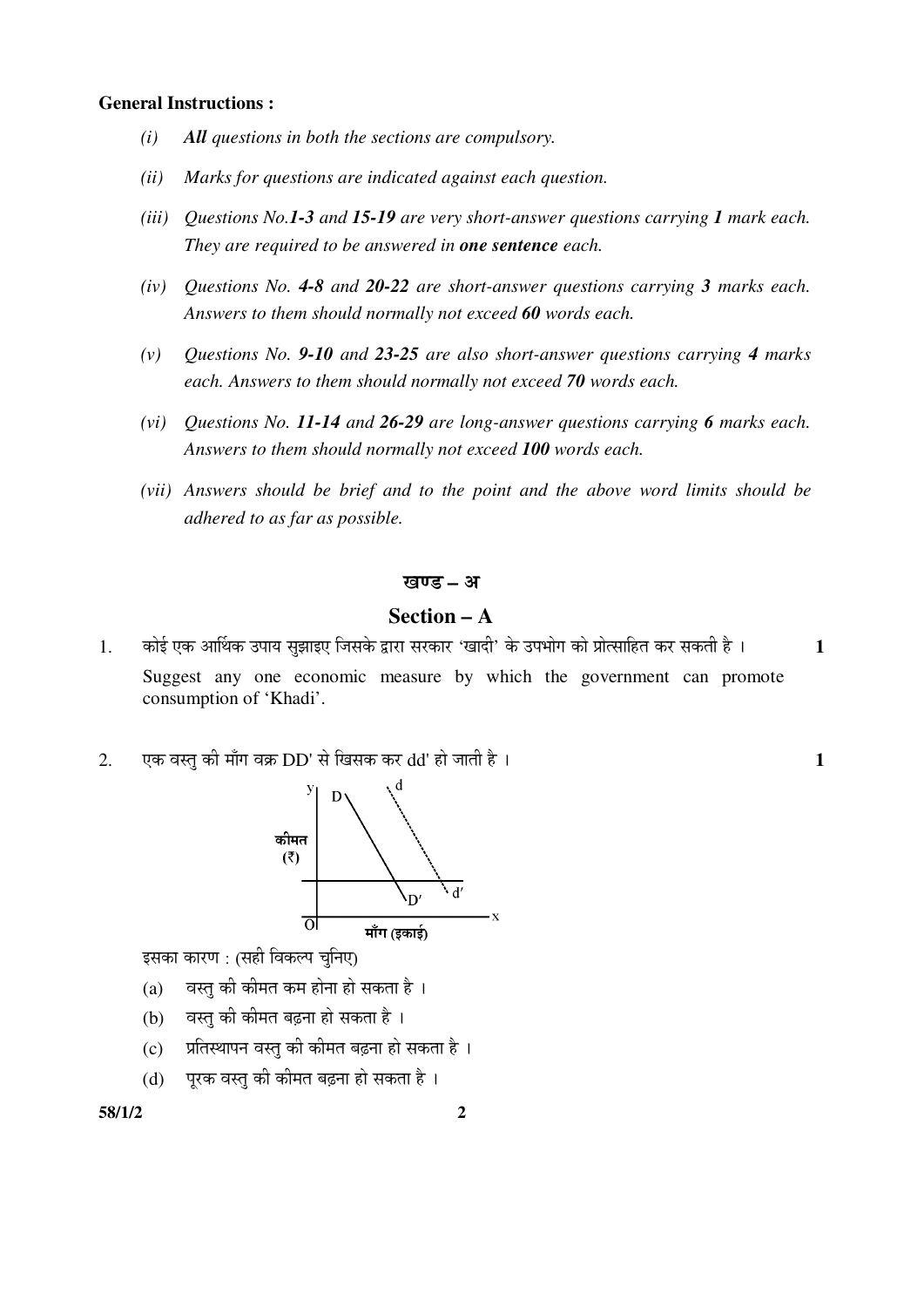The demand curve of a goods shifts from DD' to dd'.



This shift can be caused by : (Choose the correct alternative)

- (a) fall in the price of the goods.
- (b) rise in the price of the goods.
- (c) rise in the price of substitute goods.
- (d) rise in the price of complementary goods.
- 3. एक वस्तु की 5 इकाइयाँ बेचने पर कुल संप्राप्ति (आगम) ₹ 100 है । 6 इकाइयाँ बेचने पर सीमान्त संप्राप्ति ` 8 Æîü … 6 ‡ÛúÖ‡µÖÖÑ ×ÛúÃÖ Ûúß´ÖŸÖ ¯Ö¸ü ²Öê"Öß •ÖÖŸÖß Æïü ? (ÃÖÆüß ×¾ÖÛú»¯Ö "Öã×®Ö‹) **1** 
	- (a)  $\bar{\bar{\xi}}$  28 प्रति इकाई
	- (b)  $\bar{\tau}$  20 प्रति इकाई
	- $(c)$   $\bar{\bar{\epsilon}}$  18 प्रति इकाई
	- (d)  $\bar{\bar{\xi}}$  12 प्रति इकाई

When 5 units of a goods are sold, total revenue is  $\bar{\tau}$  100. When 6 units are sold, marginal revenue is  $\bar{\tau}$  8. At what price are 6 units sold ? (Choose the correct alternative)

- (a) ₹ 28 per unit
- (b)  $\bar{\tau}$  20 per unit
- (c) ₹ 18 per unit
- (d)  $\bar{\tau}$  12 per unit
- 4. '×ÛúÃÖÛêú ×»Ö‹ ˆŸ¯ÖÖ¤ü®Ö Ûú¸ëü' Ûúß ÃÖ´ÖõÖÖ Ûúß ¾µÖÖܵÖÖ Ûúßו֋ … **3**

Explain the problem of 'For whom to produce'.

**58/1/2 3 [P.T.O.**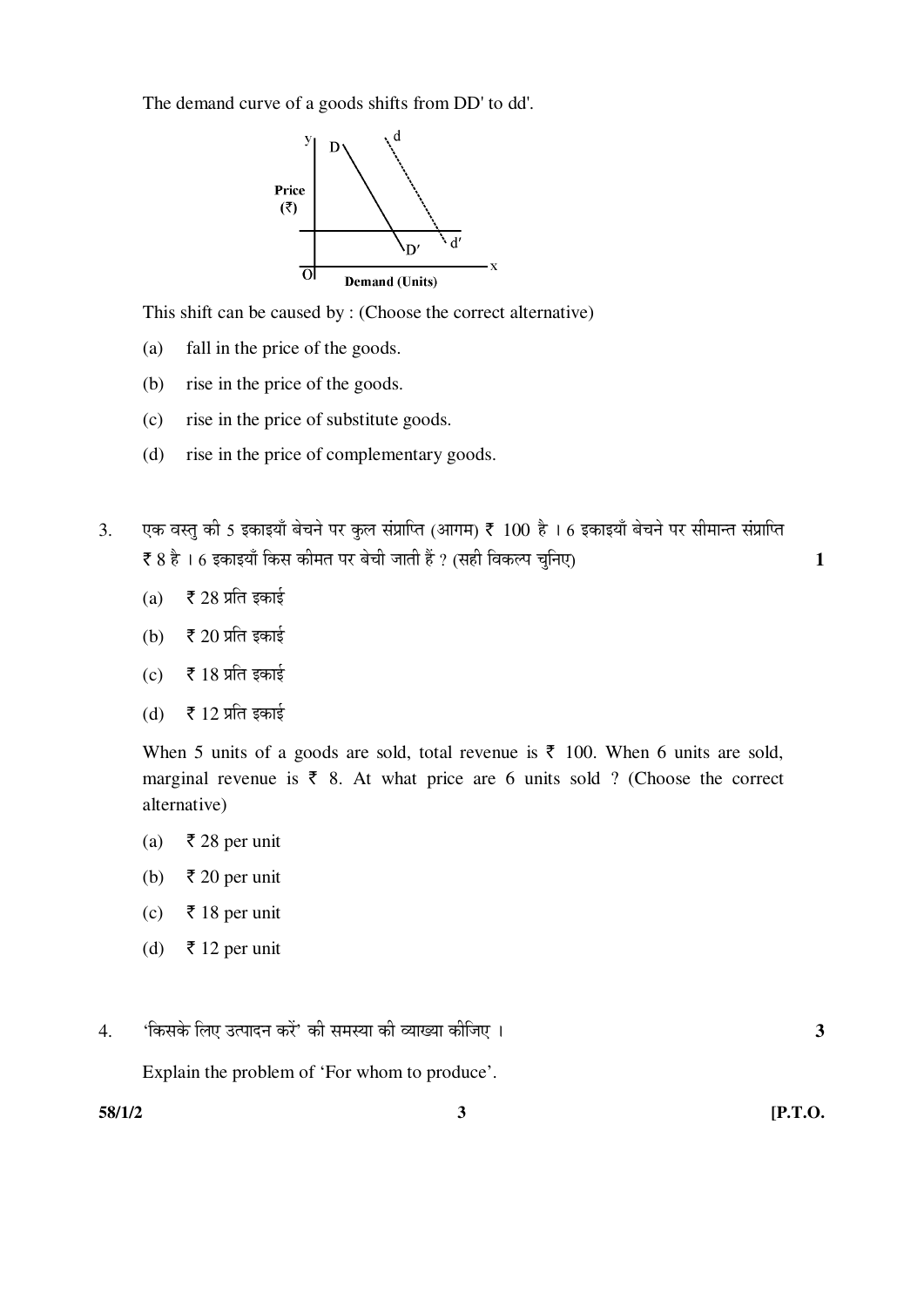5. भारत सरकार कछ फसलों के लिए 'समर्थन मुल्य' क्यों निर्धारित करती है ? समझाइए । 3

Why does the government of India fix 'support price' for some crops ? Explain.

- 6. जम्म और कश्मीर में आई बाढ़ के उसकी उत्पादन संभावना सीमा (वक्र) पर प्रभाव की व्याख्या कीजिए । 3 Explain the effects of floods in Jammu and Kashmir on its production possibilities frontier.
- $7.$  पूर्ण प्रतियोगी बाजार में एक फर्म की औसत सम्प्राप्ति (आगम) वक्र X-अक्ष के समानांतर क्यों होता है ?  $\overline{3}$

#### अथवा

एक पूर्ण प्रतियोगी बाजार में क्रेताओं की बड़ी संख्या विशेषता का महत्त्व समझाइए ।

 Why is average revenue curve of a firm parallel to the X-axis in a perfectly competitive market ? Explain.

#### **OR**

 Explain the significance of 'large number of buyers' feature of a perfectly competitive market.

- 8. ×®Ö´®Ö×»Ö×ÜÖŸÖ Ûú£Ö®Ö ÃÖÆüß Æïü µÖÖ ÝÖ»ÖŸÖ … †¯Ö®Öê ˆ¢Ö¸ü Ûêú ×»Ö‹ ÛúÖ¸üÞÖ ¤üßו֋ … **3** 
	- (a) जब कुल सम्प्राप्ति स्थिर होती है, तो ओसत सम्प्राप्ति घटती है)।
	- (b) जब सीमान्त उत्पाद घटता है, तो औसत उत्पाद भी घटेगा ।

 State whether the following statements are true or false. Give reasons for your answer :

- (i) When total revenue is constant, average revenue falls.
- (ii) When marginal product falls, average product will also fall.
- 9. वस्तु की 'बाजार माँग' की परिभाषा दीजिए । इसको प्रभावित करने वाले कारक बताइए । 4

Define 'market demand' for a goods. State the factors that affect it.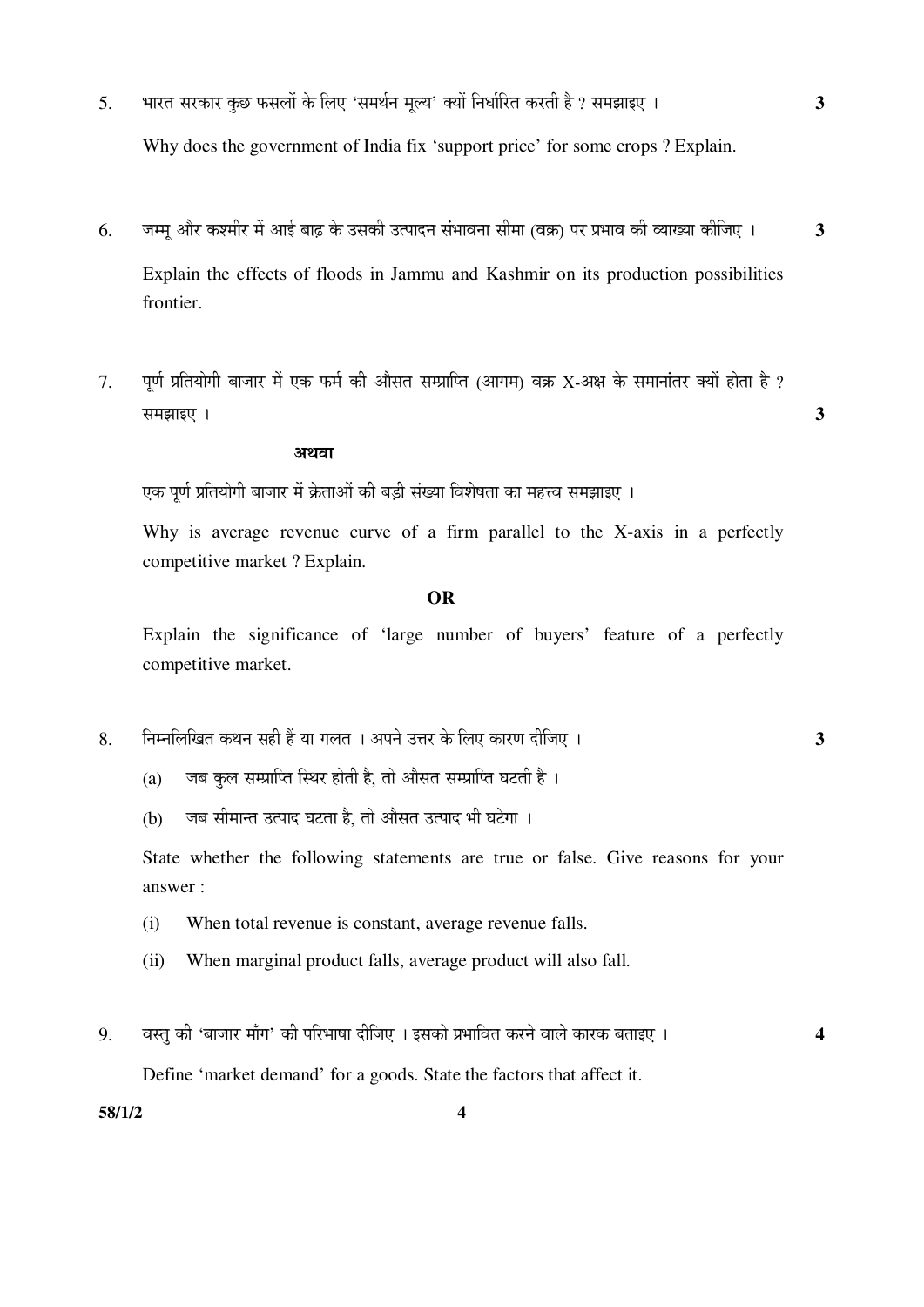अथवा

ॅमाँग की कीमत लोच को प्रभावित करने वाले **किन्हीं दो** कारकों की व्याख्या कीजिए ।

 Show that price and demand of a commodity are inversely related ? Use utility analysis.

#### **OR**

Explain **any two** factors that affect price elasticity of demand.

 $11.$  परिवर्ती अनुपातों के नियम की सीमान्त उत्पाद और कुल उत्पाद वक्रों की सहायता से व्याख्या कीजिए । **6** 

 Explain the law of variable proportions with the help of marginal product and total product curves.

 $\hat{p}$ नमलिखित प्रश्न केवल **दृष्टिहीन परीक्षार्थियों के लिए** प्रश्न संख्या 11 के स्थान पर है:

परिवर्ती अनपातों का नियम एक तालिका की सहायता से समझाइए ।

The following question is for the **Blind Candidates** only in lieu of **Q. No. 11.**

Explain the law of variable proportions with the help of a schedule.

12. . उपभोक्ता संतुलन की परिभाषा दीजिए । अनधिमान वक्र विश्लेषण के अन्तर्गत इसकी शर्तों की व्याख्या Ûúßו֋ … **6** 

 Define consumer's equilibrium. Explain its conditions under indifference curve analysis.

13. ˆŸ¯ÖÖ¤üÛú Ûêú ÃÖÓŸÖã»Ö®Ö Ûúß ¿ÖŸÖí ÃÖ´Ö—ÖÖ‡‹ … **6** 

#### अथवा

निम्नलिखित में क्या सम्बन्ध होता है ?

- $(a)$  सीमान्त संप्राप्ति (आगम) और औसत संप्राप्ति,
- (b) कल संप्राप्ति और सीमान्त संप्राप्ति

**58/1/2 5 [P.T.O.**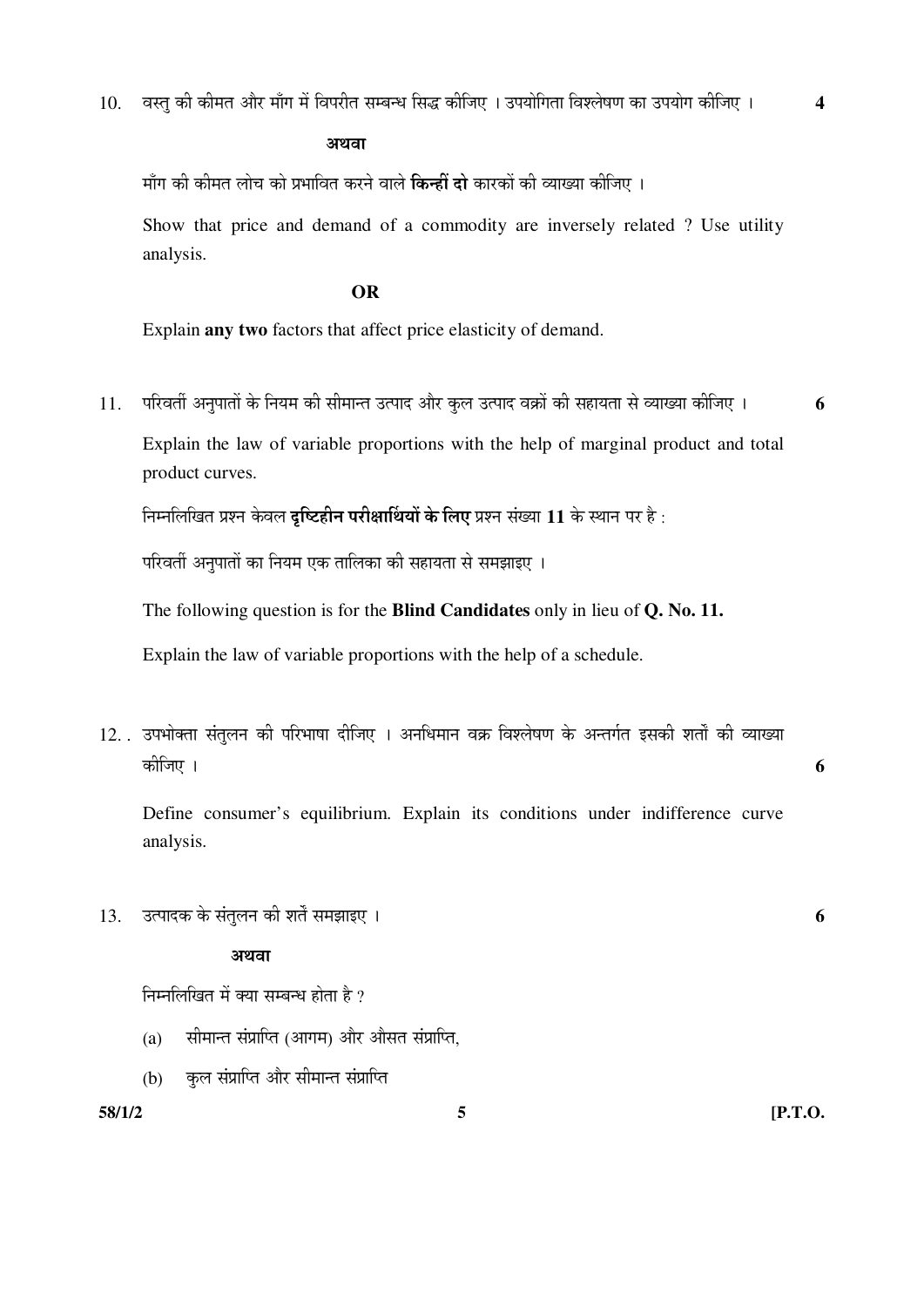Explain the conditions of producer's equilibrium.

#### **OR**

What is the relationship between :

- (a) Marginal revenue and Average revenue
- (b) Total revenue and Marginal revenue
- $14. X$  वस्तु का बाज़ार संतुलन की स्थिति में है । इसकी आगतों की कीमतें कम हो जाती हैं । एक रेखाचित्र की KRI À संतुलन कीमत, माँग-मात्रा और पूर्ति-मात्रा पर इसके प्रभावों की शृंखला की व्याख्या कीजिए । 6

The market for commodity  $X$  is in equilibrium. The prices of its inputs fall. Explain with the help of a diagram its chain of effects on equilibrium price, quantity demanded and quantity supplied.

 $\hat{p}$ नमलिखित प्रश्न केवल **दष्टिहीन परीक्षार्थियों के लिए** प्रश्न संख्या 14 के स्थान पर है :

एक वस्त की माँग-आधिक्य के उसकी संतलन कीमत. माँग और पर्ति पर प्रभावों की शृंखला की व्याख्या कोजिए ।

The following question is for **Blind Candidates** only in lieu of **Q. No. 14.** 

 Explain the chain of effects of excess supply of a commodity on its equilibrium price, demand and supply.

#### खण्ड – ब

### **Section – B**

- 15. ×®Ö´®Ö×»Ö×ÜÖŸÖ ´Öë ÃÖê ÛúÖî®Ö ÃÖÖ ¯ÖϾÖÖÆü ®ÖÆüà Æîü ? (ÃÖÆüß ×¾ÖÛú»¯Ö "Öã×®Ö‹) **1** 
	- $(a)$  पूँजी
	- (b) आय
	- $(c)$  निवेश
	- (d) घिसावट

Which of the following is not a flow ? (Choose the correct alternative)

- (a) Capital
- (b) Income
- (c) Investment
- (d) Depreciation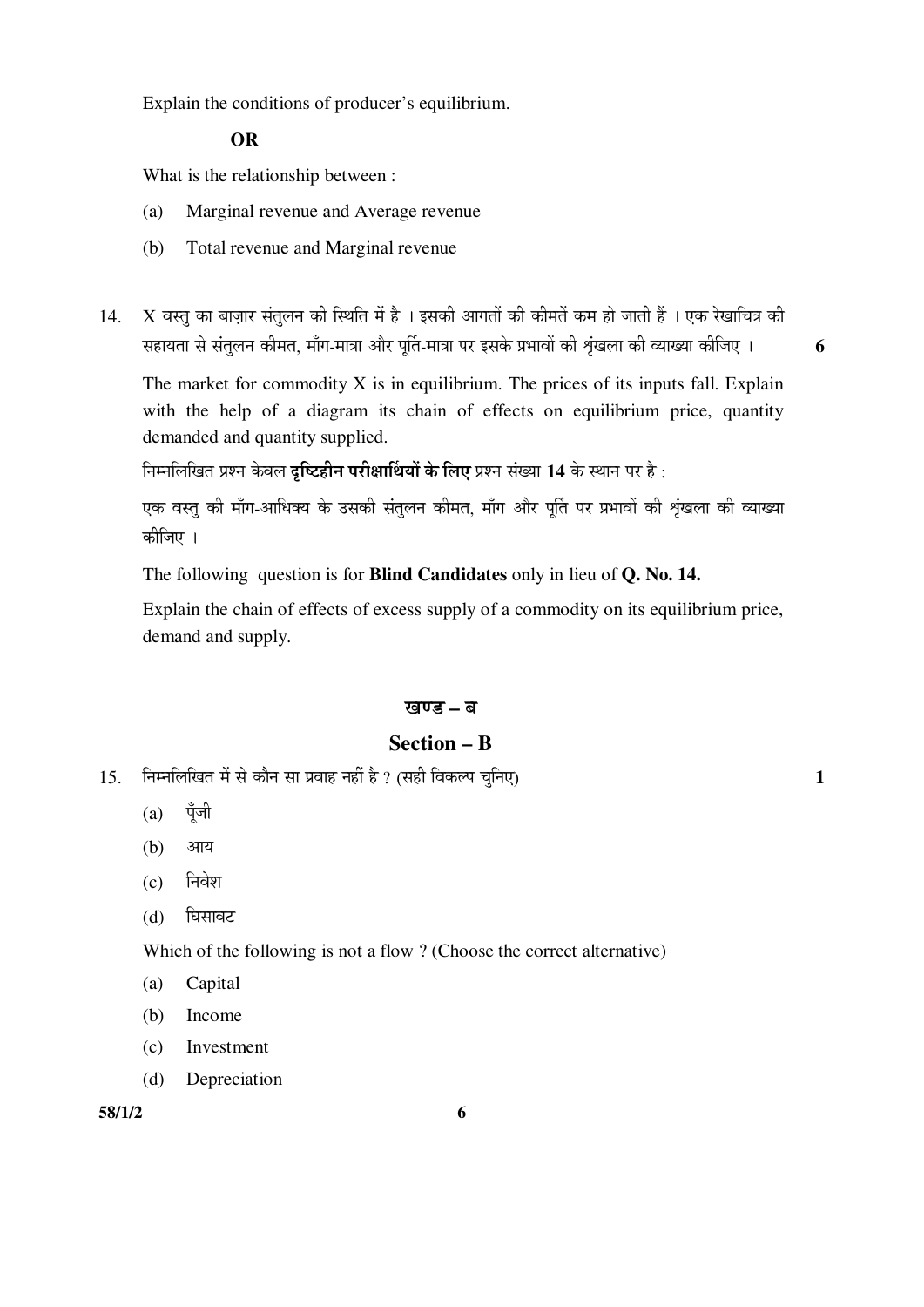- 16. निम्नलिखित में से कौन सा मुद्रा का कार्य नहीं है ? (सही विकल्प चुनिए) 1
	- $(a)$  विनिमय का माध्यम
	- (b) कीमत स्थिरता
	- (c) मृल्य संचय
	- (d) लेखा की इकाई

Which of the following is not a function of money ? (Choose the correct alternative)

- (a) medium of exchange
- (b) price stability
- (c) store of value
- (d) unit of account
- $17.$  मुद्रा पूर्ति के घटक बताइए ।  $1$

State the components of money supply.

- 18. निम्नलिखित में से कौन सा प्रत्यक्ष करों का जोड़ा है ? (सही विकल्प चुनिए) 1
	- (a) जित्पादन शुल्क और सम्पत्ति कर
	- (b) सेवा कर और आय कर
	- (c) उत्पादन शुल्क और सेवा कर
	- (d) सम्पत्ति कर और आय कर

 Which one of the following is a combination of direct taxes ? (Choose the correct alternative)

- (a) Excise duty and Wealth tax
- (b) Service tax and Income tax
- (c) Excise duty and Service tax
- (d) Wealth tax and Income tax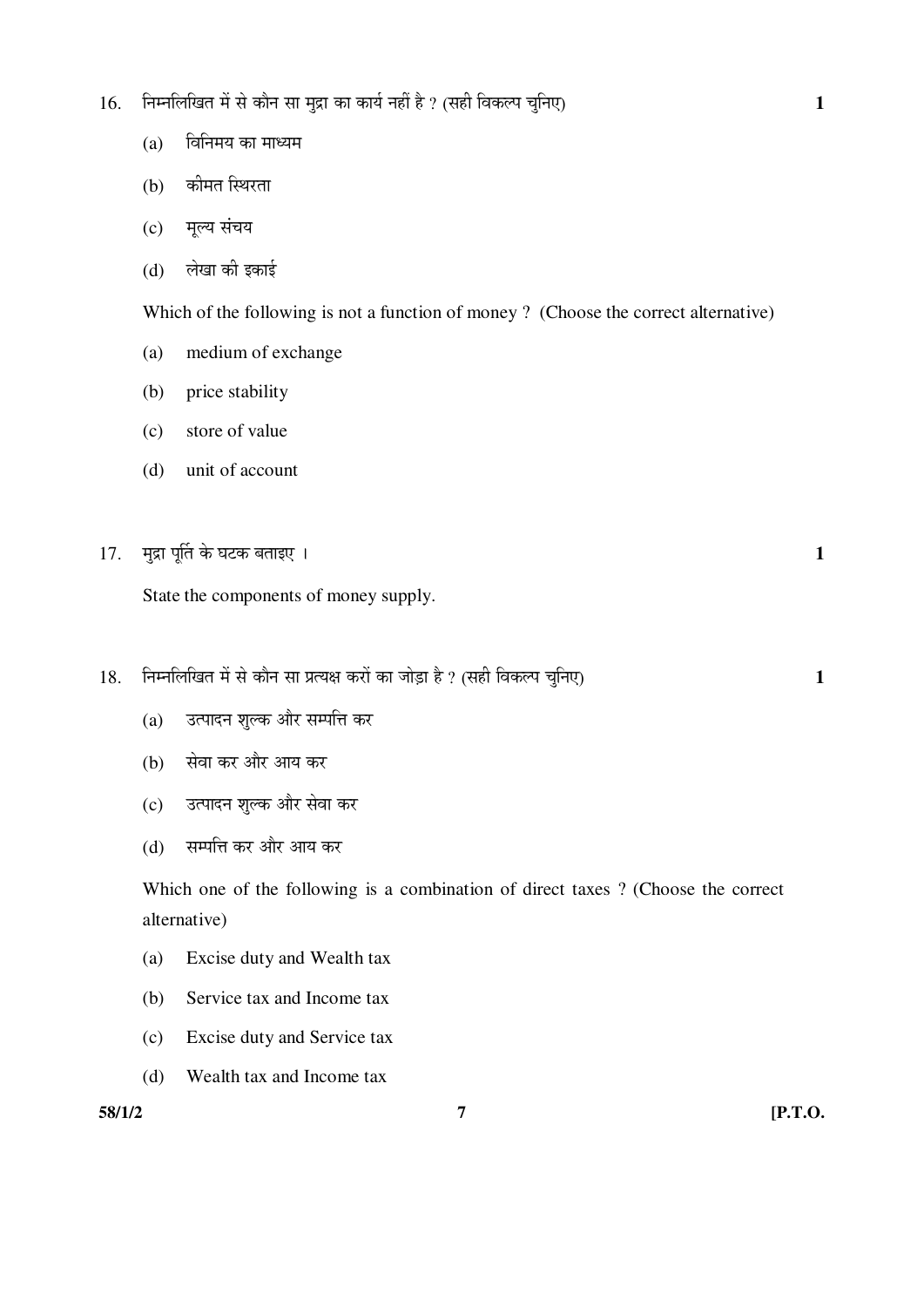- 19. ×®Ö´®Ö×»Ö×ÜÖŸÖ Ûú£Ö®ÖÖë ´Öë ÃÖê ÛúÖî®Ö ÃÖÖ ÃÖÆüß Æïü ? **1** 
	- (a) क़िल व्यय और कुल प्राप्तियों का अन्तर राजकोषीय घाटा होता है)।
	- (b) कुल प्राप्तियों और ब्याज भुगतान का अन्तर प्राथमिक घाटा होता है ।
	- $(c)$  राजकोषीय घाटा प्राथमिक घाटे और ब्याज भुगतान का योग होता है ।

Which of the following statements is true ?

- (a) Fiscal deficit is the difference between total expenditure and total receipts.
- (b) Primary deficit is the difference between total receipt and interest payments.
- (c) Fiscal deficit is the sum of primary deficit and interest payment.
- $20.$  निम्नलिखित में क्या सम्बन्ध होता है ?  $3$ 
	- $(a)$  सीमान्त बचत प्रवृत्ति और सीमान्त उपभोग प्रवृत्ति
	- (b) सीमान्त बचत प्रवृत्ति और निवेश गुणांक

#### अथवा

निम्नलिखित का अर्थ बताइए:

- (a) स्वायत्त उपभोग, और
- (b) पूर्ण रोजगार

What is the relationship between :

- (a) Marginal propensity to save and marginal propensity to consume.
- (b) Marginal propensity to save and investment multiplier.

#### **OR**

Give the meaning of :

- (a) Autonomous consumption, and
- (b) Full employment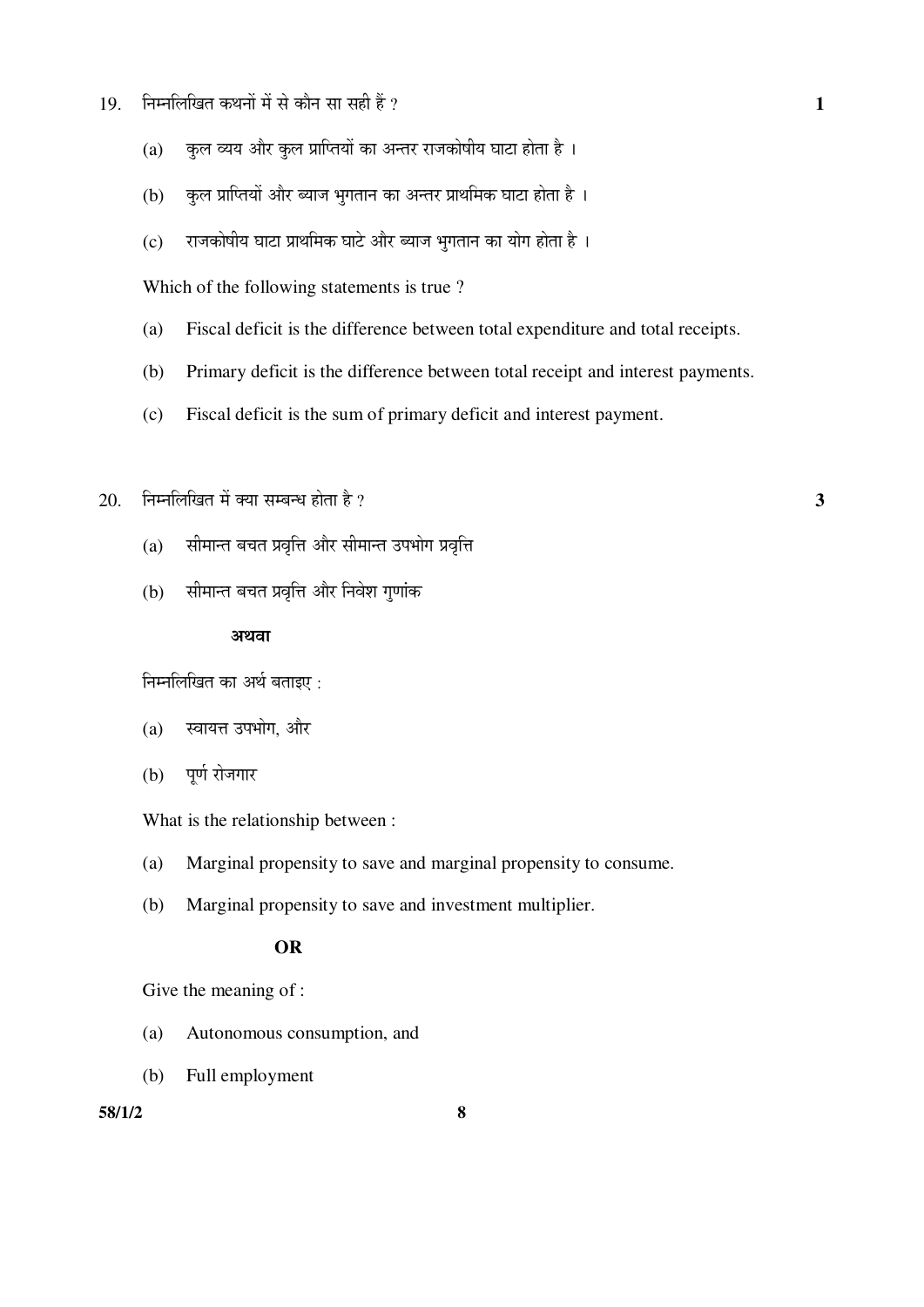21. ×¾Ö¤êü¿Öß ´Öã¦üÖ Ûúß ¯ÖæÙŸÖ Ûêú ×Ûú®Æüà ŸÖß®Ö ÄÖÖêŸÖÖë ÛúÖ ¾ÖÞÖÔ®Ö Ûúßו֋ … **3** 

Describe any **three** sources of supply of foreign exchange.

22. †£ÖÔ¾µÖ¾ÖãÖÖ ´Öë †ÖµÖ Ûêú ÃÖÓŸÖã×»ÖŸÖ ÃŸÖ¸ü ÛúÖ ¯Ö׸üÛú»Ö®Ö Ûúßו֋ … **3** 

उपभोग (C) =  $500 + (0.9)$  आय

निवेश व्यय =  $3000$ 

Calculate the equilibrium level of income in the economy.

 $C = 500 + (0.9) Y$ 

Investment expenditure = 3000

 $23.$  मध्यवर्ती वस्तुओं और अन्तिम वस्तुओं में भेद कीजिए । प्रत्येक का एक उदाहरण दीजिए । 4

#### अथवा

आय के चक्रीय प्रवाह की व्याख्या कीजिए ।

Distinguish between intermediate goods and final goods. Give an example of each.

#### **OR**

Explain the circular flow of income.

24. þÖÖµÖ¢Ö †Öî¸ü ÃÖ´ÖÖµÖÖê•Ö®Ö ÆêüŸÖã »Öê®Ö-¤êü®ÖÖë ´Öë ³Öê¤ü Ûúßו֋ … ‡ÃÖ ³Öê¤ü ÛúÖ ´ÖÆü¢¾Ö ÃÖ´Ö—ÖÖ‡‹ … **4** 

Distinguish between autonomous and accommodating transactions of balance of payments account. Explain the significance of this distinction.

**58/1/2 9 [P.T.O.**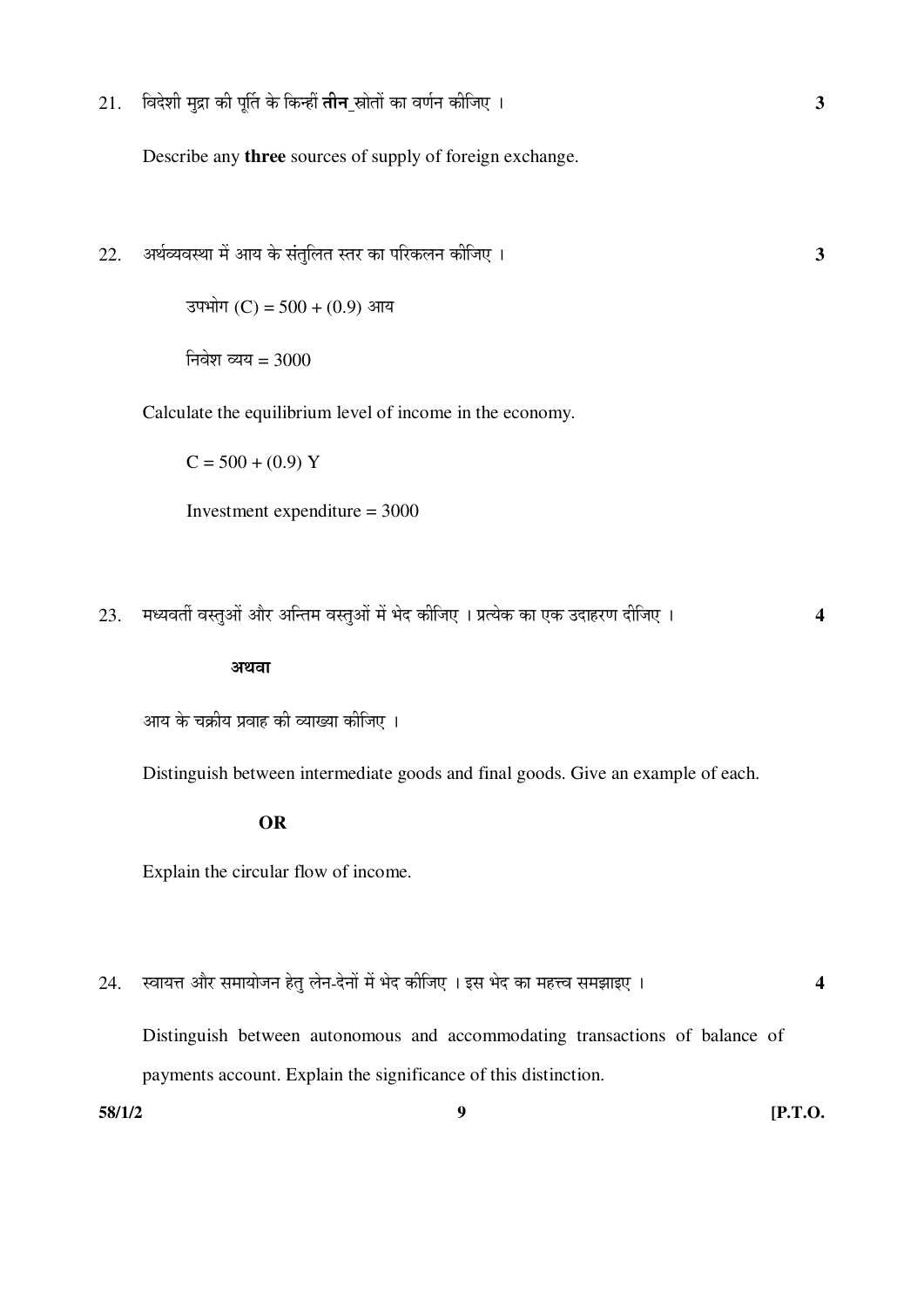$25.$  निम्नलिखित आँकड़ों से कारक लागत पर निवल मूल्य संवृद्धि का परिकलन कीजिए :  $\,$ 

| (i)    | बिक्री             | 300 |
|--------|--------------------|-----|
| (ii)   | प्रारम्भिक स्टॉक   | 40  |
| (iii)  | घिसावट             | 30  |
| (iv)   | मध्यवर्ती उपभोग    | 120 |
| (v)    | निर्यात            | 50  |
| (vi)   | स्टॉक में परिवर्तन | 20  |
| (vii)  | निवल अप्रत्यक्ष कर | 15  |
| (viii) | विदेशों को कारक आय | 10  |

From the following data, calculate net value added at factor cost.

## (` **in crores)**

 $($ ह करोड़ों में $)$ 

| (i)    | <b>Sales</b>                  | 300 |
|--------|-------------------------------|-----|
| (ii)   | Opening stock                 | 40  |
| (iii)  | Depreciation                  | 30  |
|        | (iv) Intermediate consumption | 120 |
| (v)    | <b>Exports</b>                | 50  |
| (vi)   | Change in stock               | 20  |
| (vii)  | Net indirect taxes            | 15  |
| (viii) | Factor income to abroad       | 10  |

26. केन्द्रीय बैंक के किन्हीं **दो** मुख्य कार्यों का वर्णन कीजिए ।

#### अथवा

बेंक दर में परिवर्तन अर्थव्यवस्था में मुद्रा पूर्ति को कैसे प्रभावित करते हैं ? समझाइए ।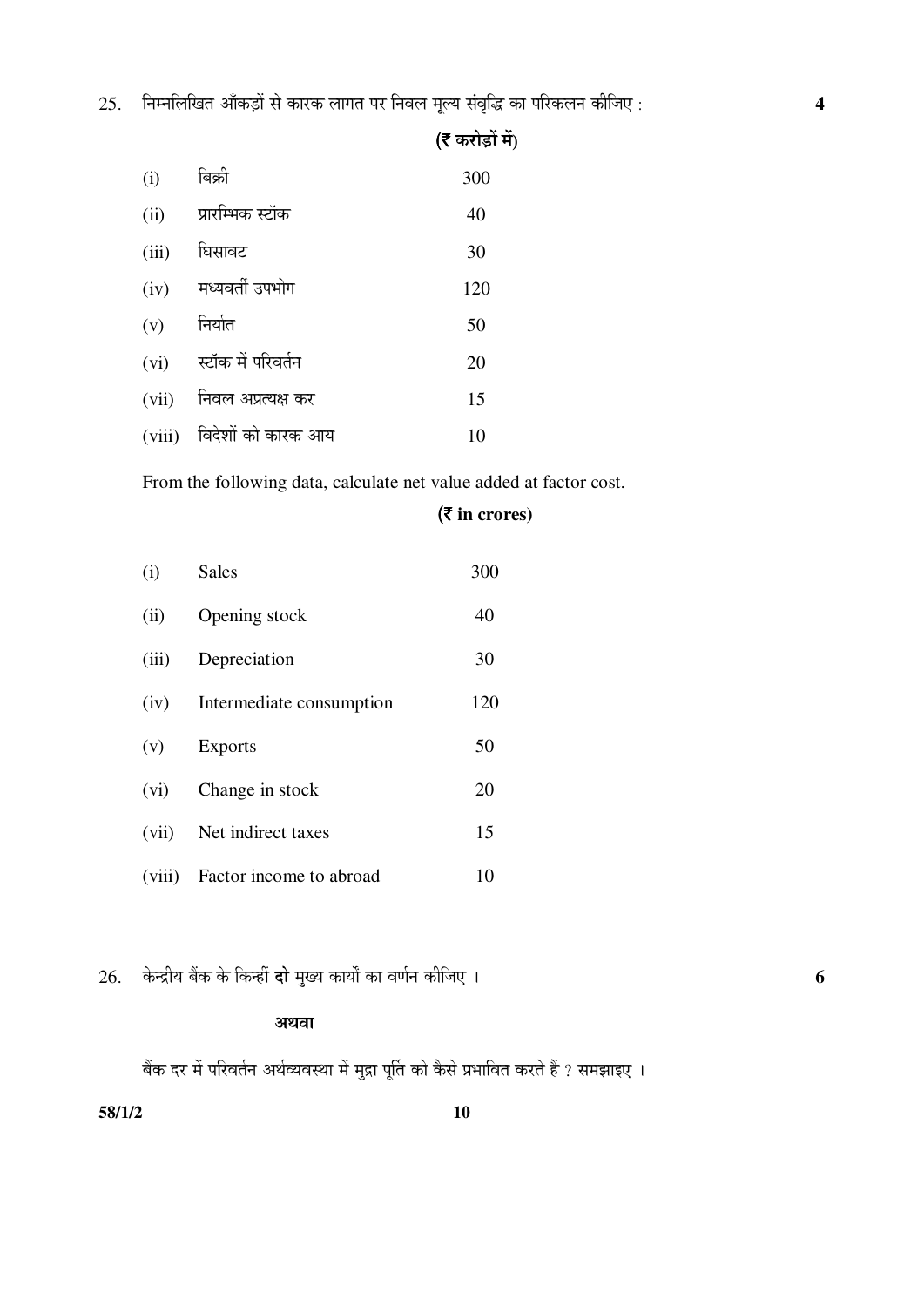Describe any **two** main functions of a central bank.

#### **OR**

How do changes in Bank Rate affect the money supply in an economy ? Explain.

- $27$ . समग्र माँग और समग्र पूर्ति के बराबर न होने की स्थिति में जो परिवर्तन होते हैं, उनकी व्याख्या कीजिए । **6**  Explain the changes that take place when aggregate demand and aggregate supply are not equal.
- $28.$  ) आय और सम्पत्ति की असमानताओं को कम करने की आवश्यकता की व्याख्या कीजिए । किन्हीं दो बजटीय ˆ¯ÖÖµÖÖë Ûúß ¾µÖÖܵÖÖ Ûúßו֋ ו֮ÖÛêú «üÖ¸üÖ µÖÆü ×ÛúµÖÖ •ÖÖ ÃÖÛúŸÖÖ Æîü … **6**

 Explain the need for reduction in inequalities of income and wealth. Explain any two budgetary measures by which it can be done.

29. (a) कारक लागत पर निवल राष्ट्रीय उत्पाद और (b) निवल राष्ट्रीय प्रयोज्य आय का परिकलन कीजिए : **4, 2** 

|        |                                | (₹ करोड़ों में) |
|--------|--------------------------------|-----------------|
| (i)    | सरकारी अन्तिम उपभोग व्यय       | 500             |
| (ii)   | मिश्रित आय                     | 1500            |
| (iii)  | निवल अप्रत्यक्ष कर             | 100             |
| (iv)   | निवल निर्यात                   | 60              |
| (v)    | स्टॉक में परिवर्तन             | $(-)$ 50        |
| (vi)   | विदेशों को निवल कारक आय        | 70              |
| (vii)  | निवल देशीय अचल पूँजी निर्माण   | 250             |
| (viii) | निजी अन्तिम उपभोग व्यय         | 2000            |
| (ix)   | विदेशों को निवल चालू हस्तांतरण | $(-)$ 10        |
| (x)    | अचल पुँजी का उपभोग             | 30              |

**58/1/2 11 [P.T.O.**